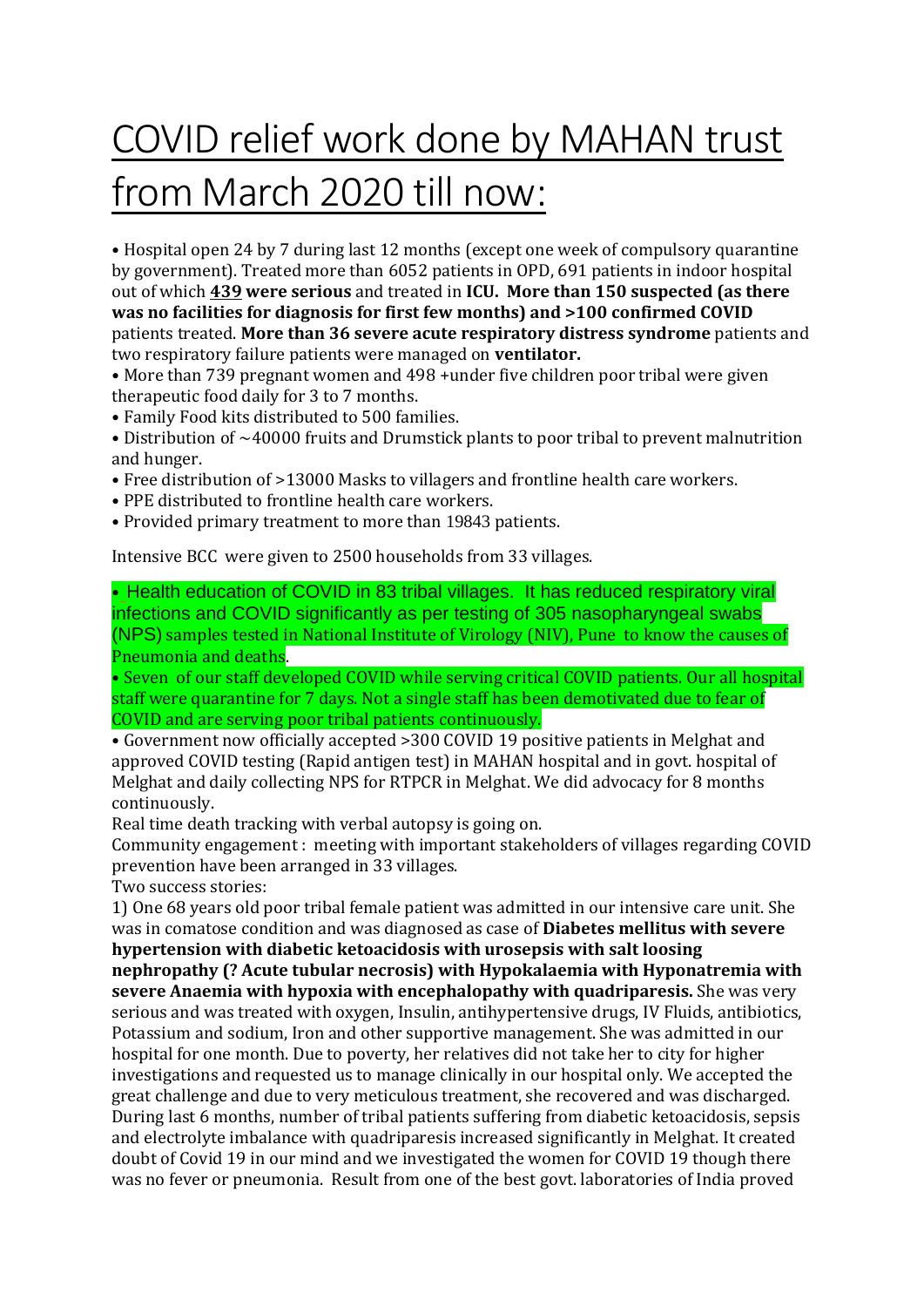that she had COVID 19. As relatives of patient were not ready to go to higher centres for COVID 19 test, we could not confirm it early.

## 2) **When there is will, there is way. :**

One 54 years old poor tribal male was admitted in serious condition in our infectious Intensive care unit. His diagnosis was Severe COVID 19, ARDS, Sepsis, Hepatitis, Hypoxia, Encephalopathy. He was put on oxygen and ventilator ( non invasive) for 3 to 5 days and was given anti viral drug Remdesivir, Enoxaparin and steroid. Our staff treated with care, compassion and love for more than one week . There was danger of transmission of infection from the patient to staff. But no body refused to treat the patient. Due to dedicated efforts of our staff, the patient became normal. It would have cost more than 100000 Rs. In city. But we treated him in Rs. 500 because of donor like Mastek foundation etc.



*Figure 1: Severe COVID 19, ARDS, Sepsis, Hepatitis, Hypoxia, Encephalopathy on ventilator.*

## **3)When there is will, there is way:**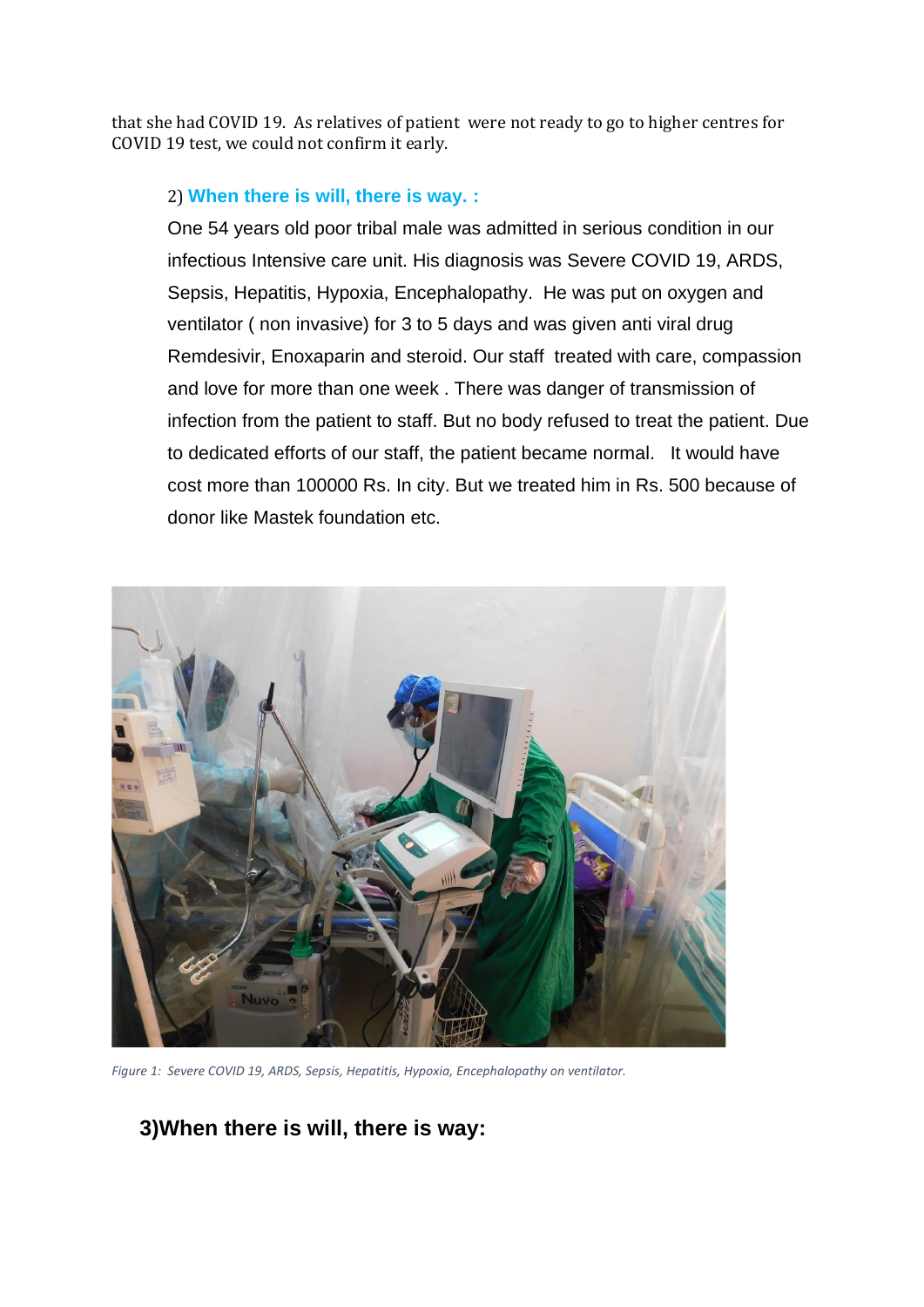

One 72 years old female from a village of nearby district. was referred by one super speciality doctor to our hospital in very critical condition. On examination it was noted that she was suffering from cancer of abdomen with Covid 19 with cytokine storm with acute respiratory distress syndrome, Anemia and Hypoxia. She was provided all the necessary intensive treatment including high flow oxygen. After continuous monitoring and treatment, she got better and was discharged after 15 days. Now she is doing fine and can do all routine activities including long travels. It is very challenging to save such critical patient in the tribal hospital.

Thanks to sensitive donors Paul Hamlyn Foundation, Bajaj Auto CSR and Holding and Investment limited, Tribal development department of govt. of Maharashtra, Caring Friends, Mastek foundation, Fine organics limited, Donate kart, Khushroo Poacha, Sustainable Green Initiative, University of Colorado Denver, MBL Bhargava, Anil Somaiya, Dr. Raju Saoji, VNIT Nagpur Alumni Association, Hadas high school Nagpur Alumni Association, Lions club Nagpur legends, Dr. Surjeet Hazra, Birla Tyre limited, Chandrashekhar Saptarshi, Sarwottam Thakur, COVID RX Exchange for their help and MAHAN staff for service of patients.

## **Corona phobia leads to death of youth**

Anil is a daily wage labourer from Melghat who worked outside for more than 6 months; he came back to Melghat 1 year back (February 2020). He all of the sudden developed high-grade fever, cough, cold and chest pain. Anil's brother took him to a private doctor in Dharni. The doctor at Dharni gave pain killers and IV fluids. Anil got some relief and he got discharged and came back home. Next day Anil again developed severe cough with haemoptysis, cold, fever and difficulty in breathing. Due to media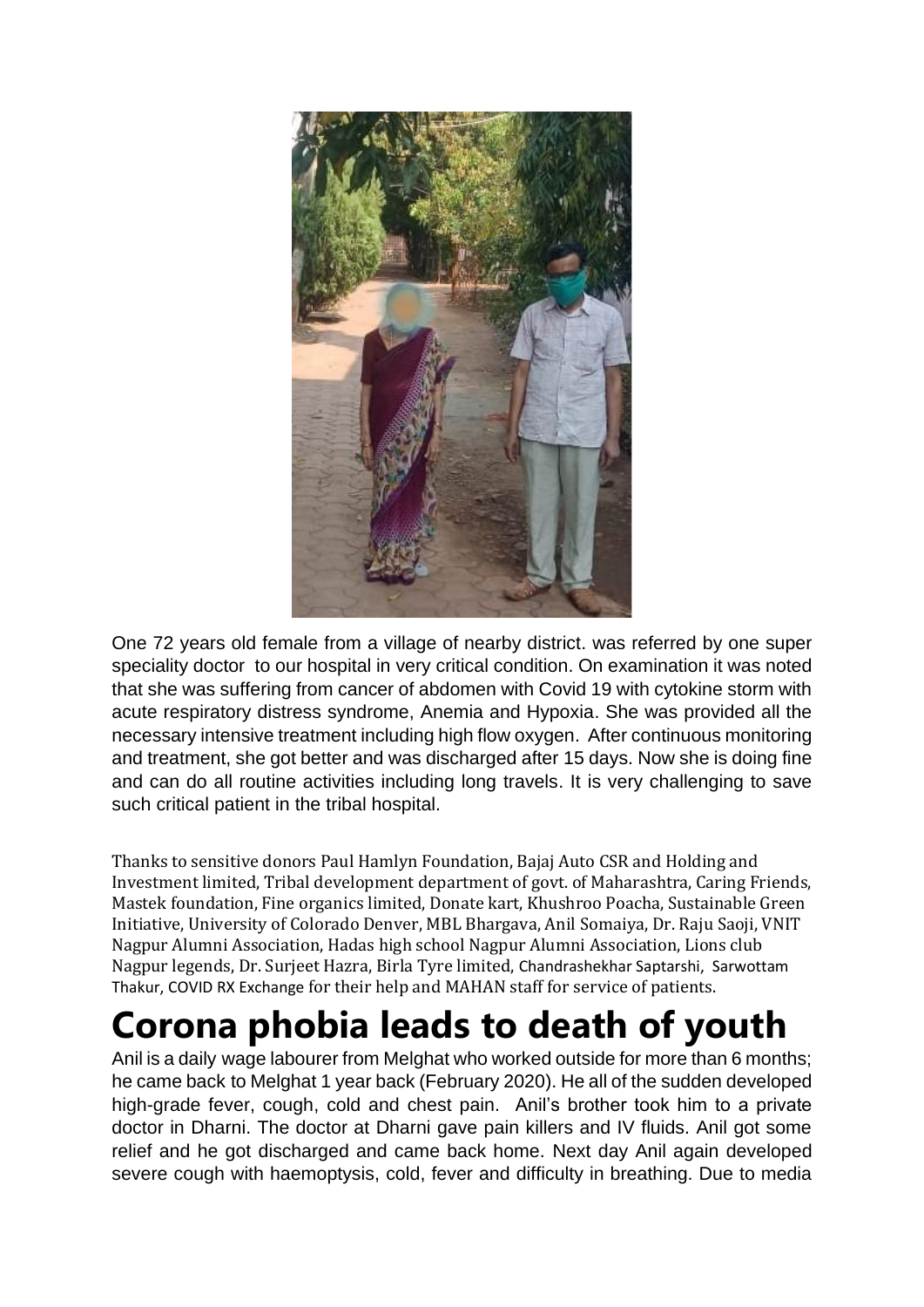and other awareness efforts , people of Melghat were aware of Corona virus and Janata curfew was also ongoing on the same day. After noticing all the sign, Anil's brother was suspicious and took him again to Sub District Hospital, Dharni. The MO at Dharni checked and suspected that Anil might have signs and symptoms suggestive of Corona. Anil was badly struggling to take breath, SPO2 was only 50%. As the next referral center was Amravati which is 4 hours away and as Anil's condition was worsening doctors at SDH referred the patient to our MAHAN Mahatma Gandhi Tribal hospital. We at our hospital have already made arrangements for treating corona patient's with respiratory distress as we have ventilator facility. As Anil reached here and after quick history we immediately suspected corona and we wore our PPE and examined the patient. Thank god we had PPE or we could not have even imagined to go close to the patient. We immediately shifted the patient to Oxygen support and after few minutes, the patients' SPO2 was not improving. The respiratory distress was unbearable. Then based on travel history and signs and symptoms and severity of respiratory distress, we decided to do the emergency management and refer the patient. As per government orders, the suspected corona cases with respiratory distress should be referred to District hospital, Amravati. By then as Anil was on ventilator his SPO2 was 70% and he was feeling better. Dr. Ashish Satav and our whole team, was continuously monitoring patient and he had taken all precautions not to **spread** infection to any health staff as well. When Anil felt little better we did ECG and observed left atrial enlargement and left ventricular enlargement. He might be having Rh. Heart disease with MS, MR. Due to history of IV fluids, we came to conclusion that he had pulmonary edema due to fluid overload and ARDS. Due to ventilator support Anil was becoming stable, signs of pulmonary edema/ARDS subsided significantly and SPo2 became 96%. As there was not corona testing facility at Melghat we had to refer the patient to Amravati. Thanks to government for immediately arranging 108 ambulance. Dr. Ashish sir himself shifted the patient on the ambulance ventilator as the accompanying doctor in 108 ambulance was not aware of ventilator management and there was no PPE. The moment Anil left from our hospital we were left with so many questions and then we realized that Melghat had very less time to fight against corona or non- corona respiratory distress cases. Anil reached safely to Amravati district hospital and was put in isolation ward. But next day, Anil died. His Corona test was negative. **If his Corona negative status could have been diagnosed in Melghat only, then the patient would have received ICCU care in Amaravati and he could have been saved. A great loss to family, community and nation.**

Major question arrived in our mind that, the people of Melghat who work as laborers in metro cities and who are already affected due to lockdown and ongoing crisis, is it fair to send them so far just for the sake of Corona testing. Patients who are already in serious condition can lose their life due to travel through mountains of Melghat and lot of travel time. We are not sure, how many of these kinds of deaths of non-Corona patients would happen due to corona panic and lack of testing facilities for Corona in Melghat?

Even though we as doctors are ready to treat patients, we don't have enough man power, advanced health care facilities and transportation to handle it. If we will have a